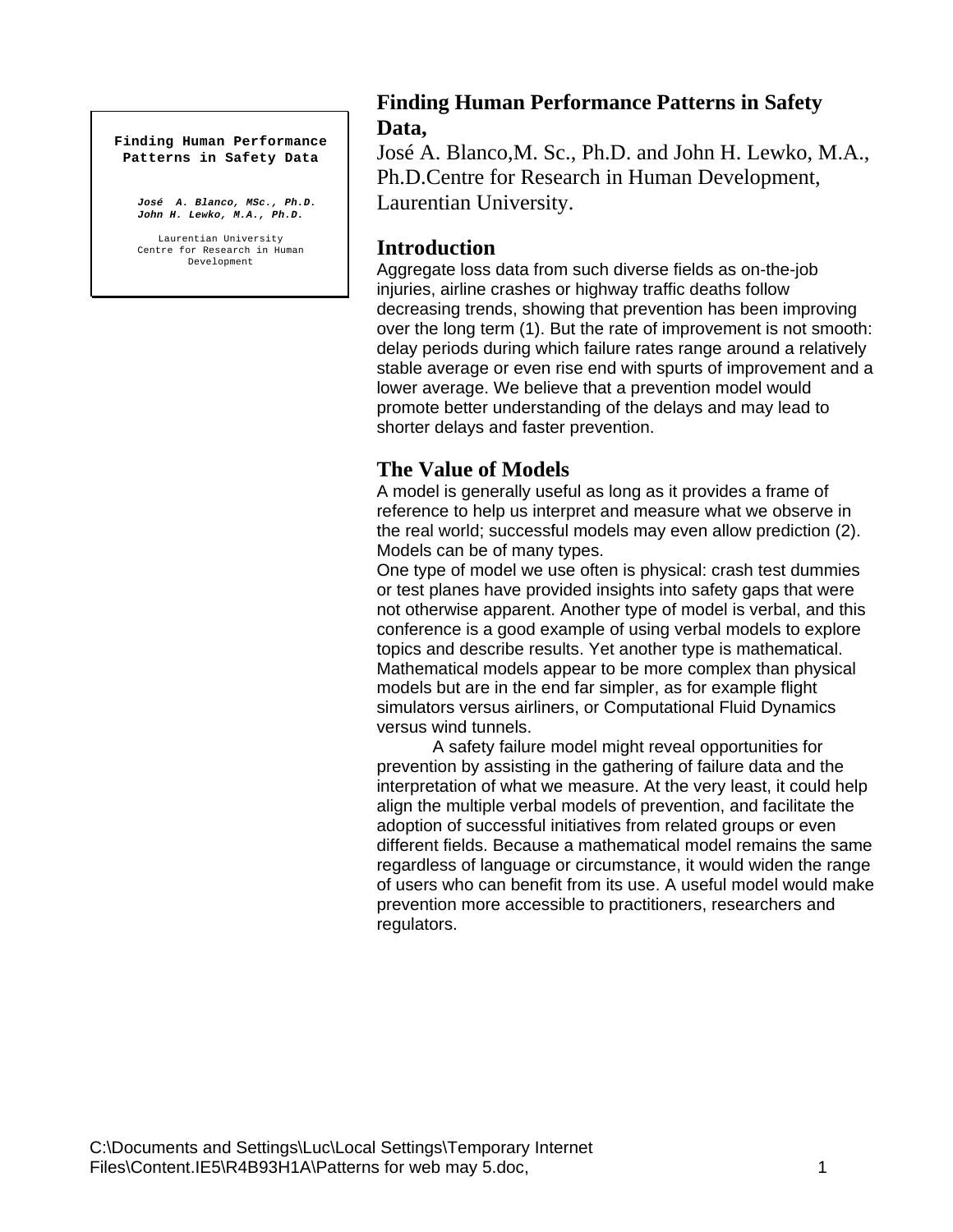**this presentation introduces a "drum" model that:**

**links prevention with safety performance**

**takes recurring injuries as revelations of persisting deficiencies that were previously missed or ignored**

**predicts that recurring injuries will recur with statistical regularity until something changes and they are prevented**

#### **Observations:**

**The context of incidents contains hints of prevention**

**The failures that we ignored will recur**

**They will leave traces and form patterns**

# **A Prevention Model**

In this paper, we propose a model that, in its simplest form, links prevention with safety performance. This model arose from our work in trying to interpret workplace safety experiences covering over 16,000 person-years in two different industrial settings separated by 10 years (3)

### **Basis and implications of the model**

Our model interprets injuries as visible evidence of deficiencies, and injuries that recur as the visible evidence of deficiencies that persist; persistence hints at statistical regularity in the recurrence, and regularity implies predictability. That such injuries will continue to occur until they are prevented is consistent with the observation that delay periods of relative stability are followed by spurts of rapid progress to a lower average.

This suggests that the persistent deficiencies and regular failures we see today result from earlier choices of technology and management competence. Regularity and predictability tie future failure rates to current choices of technology and the goingforward competence and effectiveness of management policies, systems and practices.

The factors that connect subsequent steps of persistence and regularity connote human dimensions in the opportunities for improving prevention.

#### **Observations**

Consider first that the historical record of injury investigation reports contains prevention hints.

Most injury investigation reports are likely to contain traces of the underlying deficiencies. The traces of deficiencies that persist are likely to form patterns and fall into trends that would be strong enough to attract prevention if they were recognized. Routinely searching failure reports for patterns and trends can lead to their recognition; it can also reveal ways to make future failure investigations more sensitive to trends and patterns and therefore more attuned to quicker results.

Second, recurring injuries will persist with statistical regularity until prevented.

Persistence means that injury rates do not change unless something changes. Regularity means that it may be possible to detect patterns that, if they are statistically significant, hint at the activities, groups or areas that most need attention. Detecting patterns and establishing statistical significance become more demanding as the incident frequencies drop.

Finally, the deficiencies revealed by injury will expose equipment failure, production loss and waste.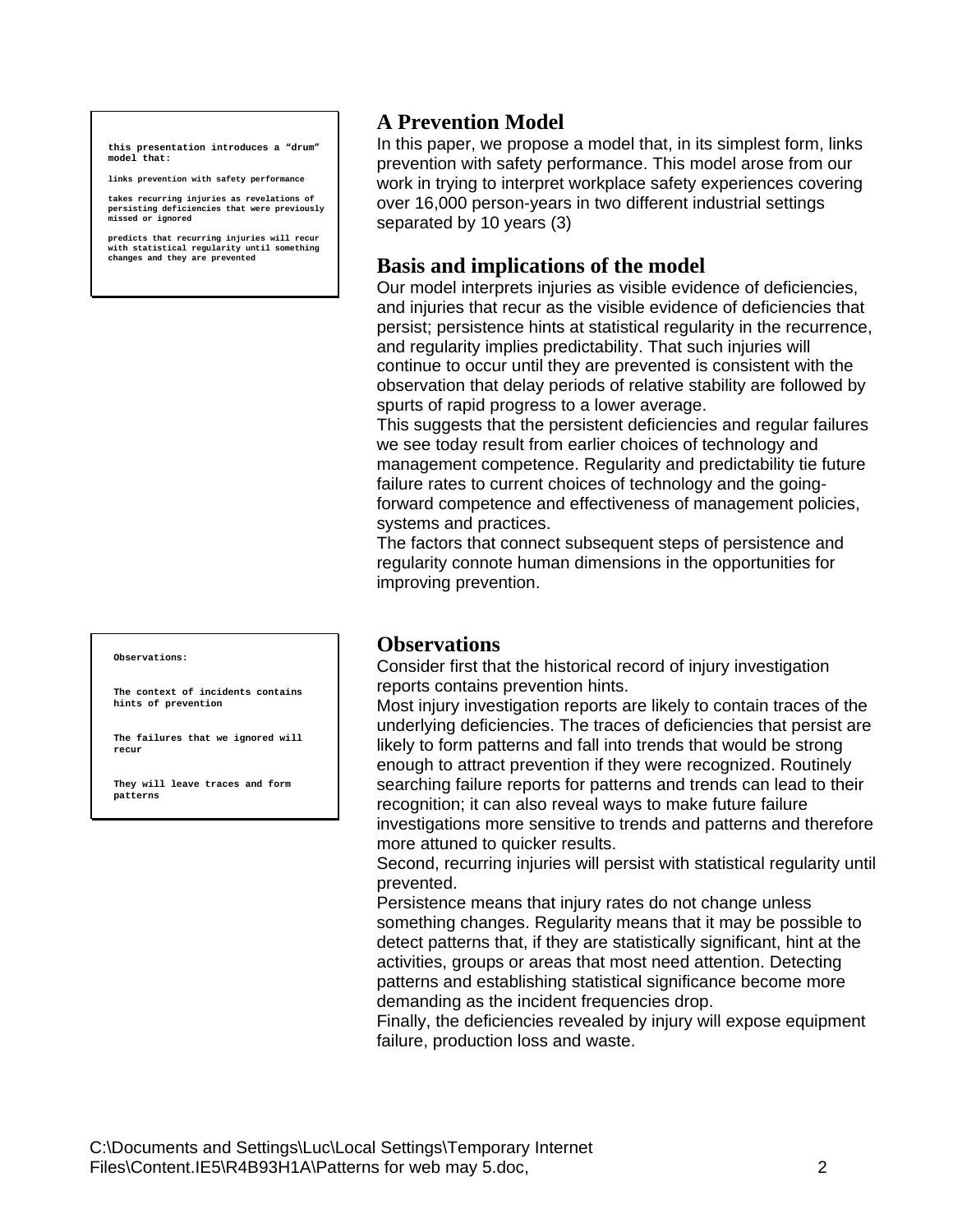#### **The "drum" model**

**ties present and future performance to managerial: choices of technology policy decisions (prevention, knowledge transfer...)**

**suggests that prevention works on equipment failure or production waste as it works on injury and vice-versa**

**accepts changes in safety and efficiency as mutually reinforcing - up or down- and perhaps not separable**

# **The Model Links Prevention with efficiency and time**

Our model interprets all failures that recur as evidence of deficiencies that persist, and postulates that they will cease to recur when the deficiencies are neutralized or eliminated. That is, preventing injury will, in at least some cases, prevent equipment failure, production loss and waste: failure analysis and prevention will work on efficiency as they work on safety and vice-versa. The model thus suggests that safety and efficiency may be mutually reinforcing and may not be separable. The failures of the Ford Explorer/ Bridgestone tires are a good example of what I am talking about. They recurred until they became unacceptable and something changed. Consider the possibility that a deteriorating safety was the first visible evidence of disarray and efficiency loss and thus presaged Ford's recent financial problems. Persistent deficiencies and regular failures tie future injury rates to the original choices in technology and to the competence and effectiveness of management policies, systems and practices.



#### **The Drum Model**

Imagine a "drum" containing many green balls, representing good events, and a few red balls, representing failures. It is perfectly mixed and releases one ball at a time, red or green according to their respective concentration in the drum.

In the simplest case, we recognize all failures and reject them, while we return all successes to the drum. The more red balls we reject, the lower their concentration in the drum: the frequency of red balls follows an exponential "decay" curve.

This is a negative feedback system. It agrees with our experience: most activities are safer today than they were years ago. We live longer lives. Whether it is mining, manufacturing, health care, we have been improving. We have identified the causes of some failures and we have prevented them or, at least, we have neutralized their effects.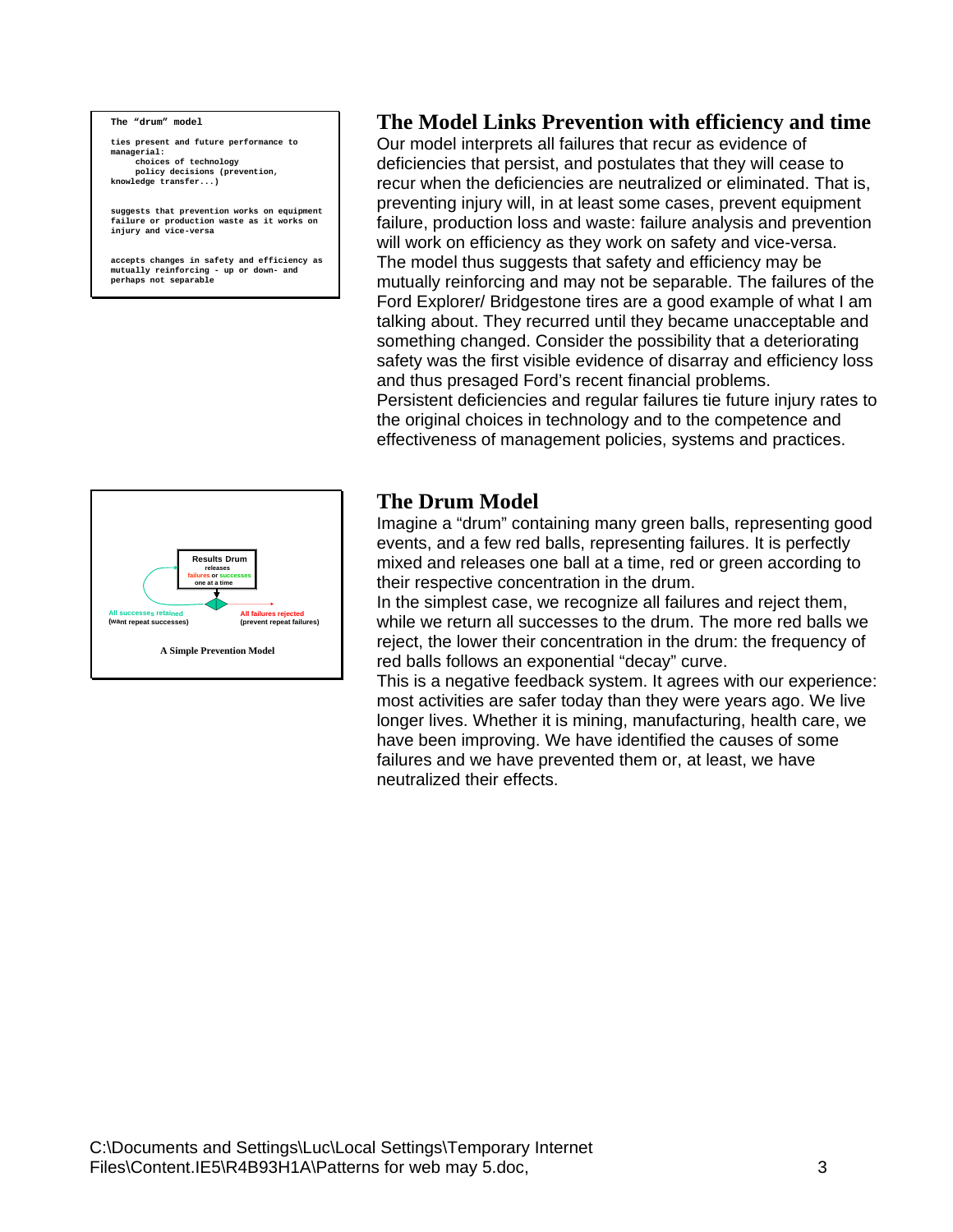

# **Learning from experience**

This figure shows a simple decay curve, incidents versus time. At time zero, technologies and processes are not perfect, but we improve them and manage them better as time goes on and we learn from experience. We should pause to think what this means. Learning from experience basically means learning to prevent failures- or their effects- after we learn from their consequences. First we crash, then we get seat belts.

That's what we do. It implies that injury records are, by and large, lists of failures that were not prevented. There are two implications: one, that we could have improved faster, and two, we may still be able to use injury records to learn:

about overlooked deficiencies and how to fix them, about making the investigations more prevention-friendly why some prevention hints were missed, ignored or not

implemented

- which policies, processes, systems, procedures, work and which don't
- how to ensure that prevention initiatives are implemented.

These steps outline a learning-improvement cycle that would improve anticipation, detection and prevention. The faster we learn, the faster we improve. A good model for management training, too



# **The hidden risk of averages**

The "drum" model can also help visualize what may be hidden in the aggregate failure rates of groups like managerial areas with multiple work crews, or industry sectors with multiple companies. Each sub-group operates their own mix of technologies and management skills, and each gets its own rate of failure. The example of Figure 7 shows two participants. One of them uses technology well and learns quickly from failures and progresses quickly.

The other lags in technology or management skills and progresses slowly. Over time, it would accumulate significantly more accidents and greater costs that its more preventionoriented counterpart.

The middle line in the graph represents the sum of the two. It falls in between them, and shows that averages can mask important differences among sub-groups. One of the groups may deserve recognition while the other needs help, but the average would mask the differences.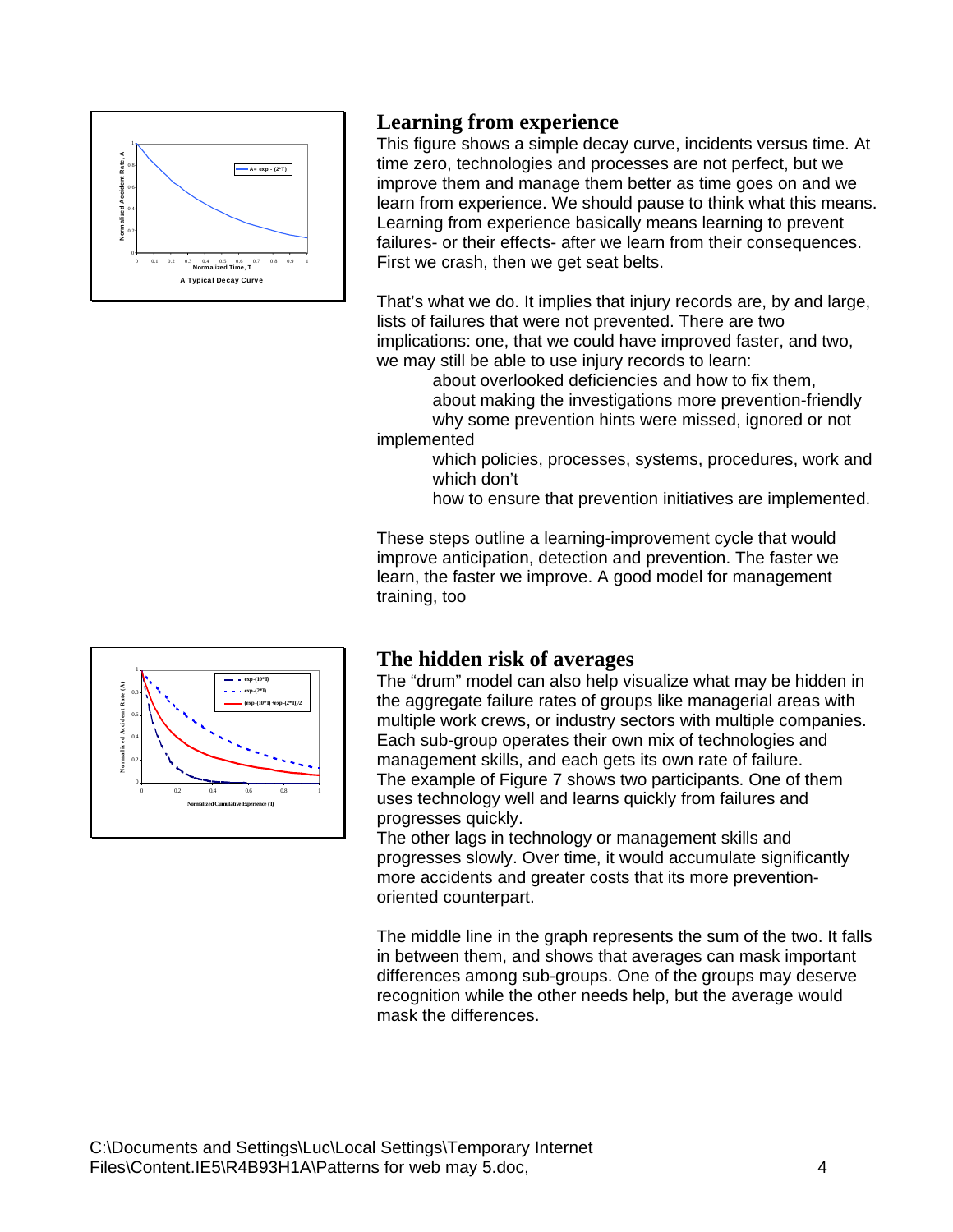**For two companies or groups in the same activity:**

**the group with the better prevention will have less accidents and lower accident related costs than the other one**

**the differences between the groups accumulate over the life of the technology**

**aggregate results mask any differences between the groups**

**improving the laggard has the greatest effect on the aggregate, now and in the future.**

## **Focus Prevention on the Problem**

Statistically significant rate differences between sub-groups insinuate significant differences in technology, management, or both. The largest improvement in aggregate rates comes from improving prevention in the sub-groups with the most problems, or with the most serious ones. That seems obvious, but we tend to fix problems by sending everybody the same message.

How does the drum model fit reality?



## **The long-term track record: shipping**

Duffey and Saull have analyzed incident data from various industries. Figure 9 shows their graph on world shipping; it displays total losses versus accumulated shipping tonnage as a decay curve.



### **More long-term records: mining**

Figure 10 shows 50 years of mining fatalities in Ontario, and it, too, looks like a decay curve.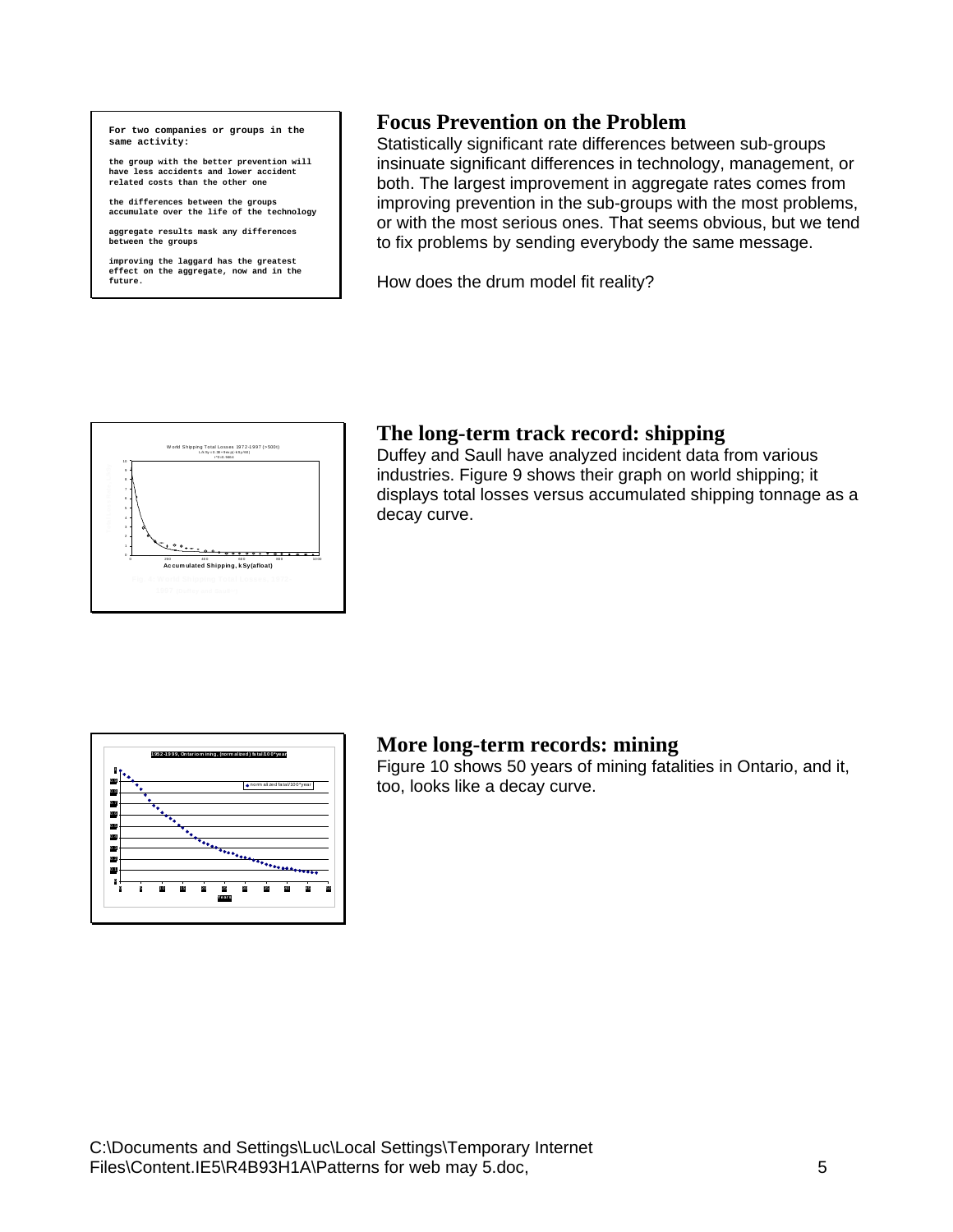**Observations from Long-term Aggregates of Failures: accidents decrease as experience increases: we learn from accidents,** *after they happen* **therefore: the sooner we recognize (admit?) the damages, the sooner we can learn to prevent or mitigate them, and**

**learning can be transferred across industries, across companies, across crews….**

## **Learning form the learning curves**

Both of these graphs represented long-term data from many companies and many groups with a wide range of technologies and management skills, and both of them depict "learning" curves, despite including a variety of technologies, management systems and other factors. We can surmise from them that it may be possible to speed up prevention, and that, eventually, prevention diffuses from one industry to another.



what to prevent, what to ignore

asset maintenance and upkeep

choices of technology and upgrading

### **Human factors**

In the simple version of the "drum", we had assumed that red balls-failures- were prevented once recognized, perfect reaction. Now we are adding red balls as wear and tear and failing procedures, and removing them by way of prevention and "prediction". "Prediction", as in "predictive maintenance". Imagine removing red balls that have yet to be seen but we know are there.

The mathematics of this model is difficult, but the Montecarlo simulation is relatively easy: it produces a decay curve as long as more red balls are rejected than added in.

If prevention stops, failure rates likely rise; failure rates straddling a straight signal that red-ball input equals rejection. A constant rate of failure suggests balance, but it means that some failures may be recurring with regularity and becoming "hazards of the job".



## **Hazards of the job?**

Voltaire, a French philosopher, warned us about this possibility 250 years ago. He said that what we call a hazard is nothing but the known effect of a cause that we ignore.

By ignoring the causes of recurring failures, we are treating them as inevitable one-of-a-kind events, and they become "invisible". Let me explain.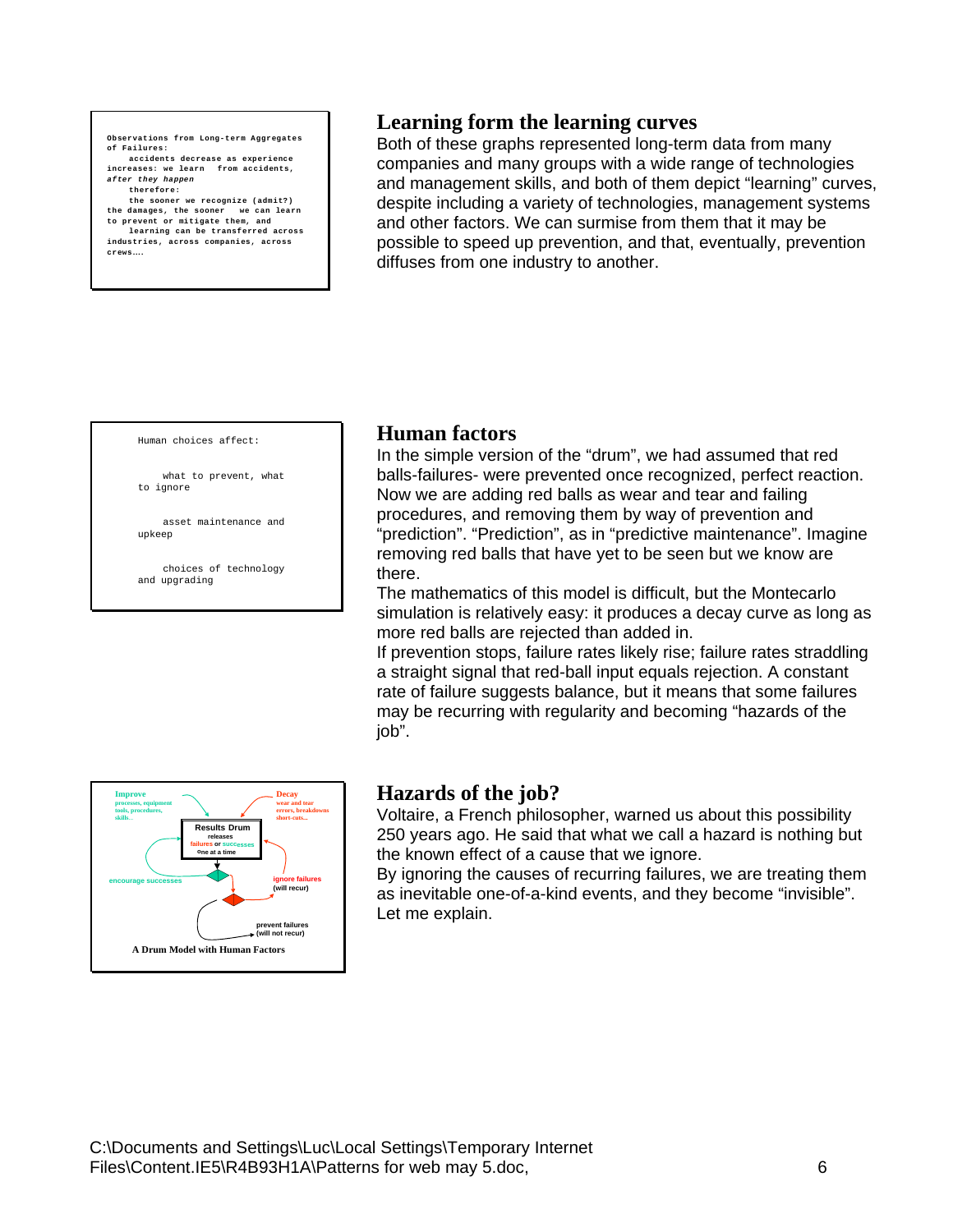**Voltaire's caution** 

**Human Factors make patterns invisible**

## **Direct experience, hard learning**

I had been the manager of a large plant in Canada, employing about 1500 people, for about 4 years. We had made great gains in costs, productivity, and safety. Compared well with the competition. Then, a visitor told me that we seemed to be riskcomplacent.

We checked the injury records of all employees with at least 14 years seniority, long enough for validity. Here is what we found.



### **Risks did not spread evenly**

55% of the workers injury free; 4%, mostly mechanics and electricians, with 5 injuries each, 10 times the plant average. Mechanics injured more often that operators, electricians more than mechanics. Clearly, the "normal hazards of our business" were not "evenly distributed".

We had been looking at injuries as one-of-a-kind events, evidently a misleading model. WCB costs were lost in corporate overhead. As Voltaire might have said: when recurrent injuries become "hazards of the job", they become acceptable. Our visitor had a point: perhaps we were complacent.

The reaction? Pick on the 30 workers with 5 injuries each; we thought they were "accident-prone", putting themselves at risk. We were wrong again.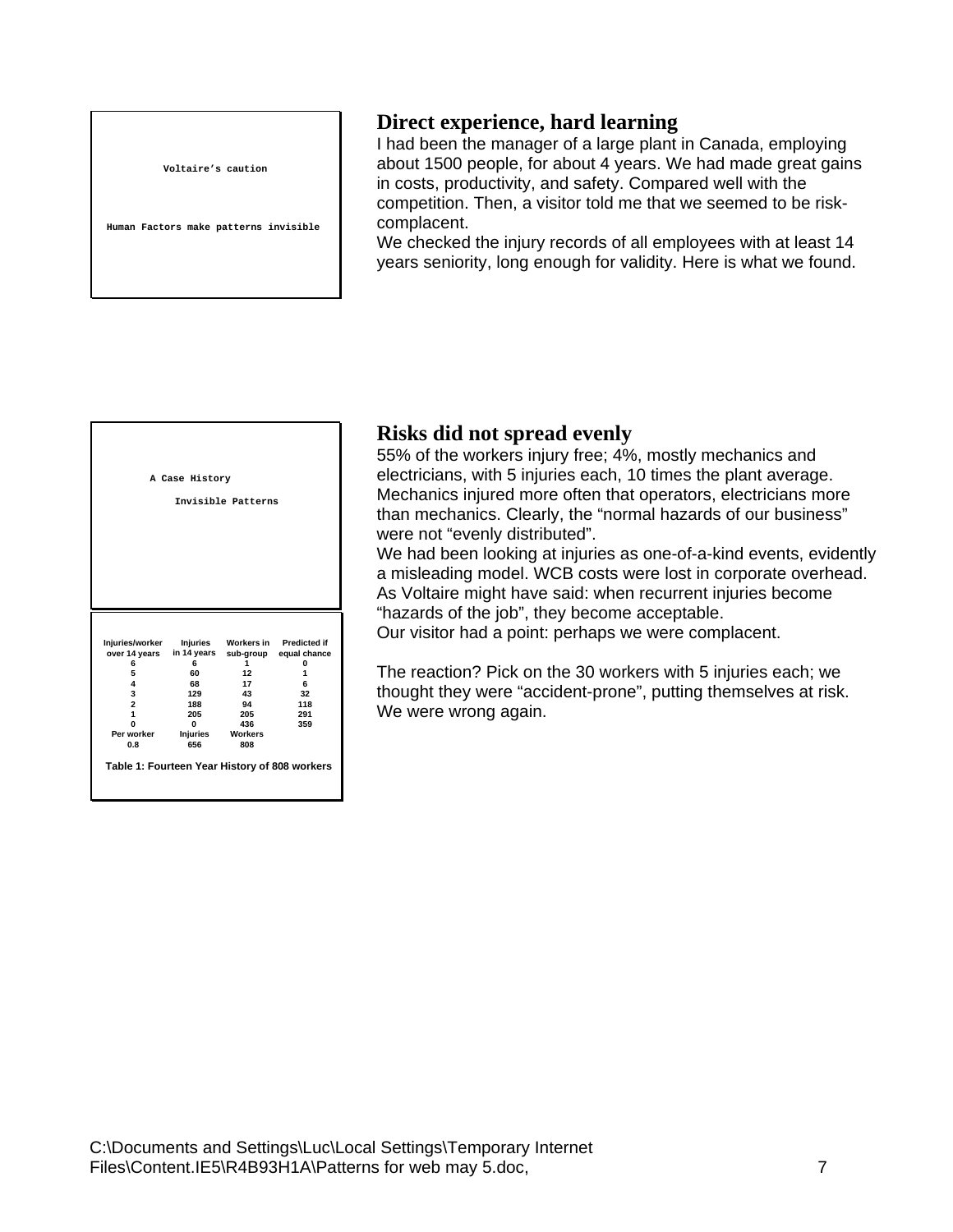A Case History (continued)

Manager's Intent

Persuading the Actors

**Quine***<sup>j</sup>* **and Borges***<sup>i</sup>* **on Shared Understanding**

## **Risk factors were not what we first thought**

A closer review of the records revealed a tangle of inadequate tools, irrelevant procedures, delayed repairs, and a work order system that favoured equipment over people.

I tried to improve prevention by talking to workers and supervisors. But as Borges, an Argentine poet and essayist had pointed out:

Las palabras son simbolos que postulan una memoria compartida. Words are symbols that presuppose a shared experience.

Our shared experience seemed to be production first and a tolerance for injuries and inefficiency. Turning that around was a challenge.

And Quine, an American philosopher, had pointed out the need to get confirmation of any presumed shared understanding. Consent would not be enough.

So we tried dialogue-using examples from the workplace, first to explain what we meant, then to promote the activities that we favoured. The safety and maintenance systems had to be seen working to be credible. Safety First had to be practiced, not advertised. And dialogue meant that the workers had to be willing to participate.

I'll talk briefly about three examples of recurring injuries: back injuries to Electricians and Heavy Duty Mechanics, and winter slips and falls to Roaster Operators.

The workers had to be persuaded that we were looking for solutions, not culprits, before they agreed to look in depth at the injury history within their groups. They could not see any patterns at first, but through repeated discussions led by their supervisors, they started to find common factors in the context of their injuries. Electricians pushing heavy wire drums over irregular floors; mechanics heaving a six-foot steel wrench in close quarters; operators getting in or out of the building in freezing weather. The crews that identified the problems invented the solutions: 4 wheeled cable carriers, an electric torque-wrench, and a steady supply of sand and shovel at the required doors; the operators modified their schedules to do the sanding. All practical and inexpensive solutions.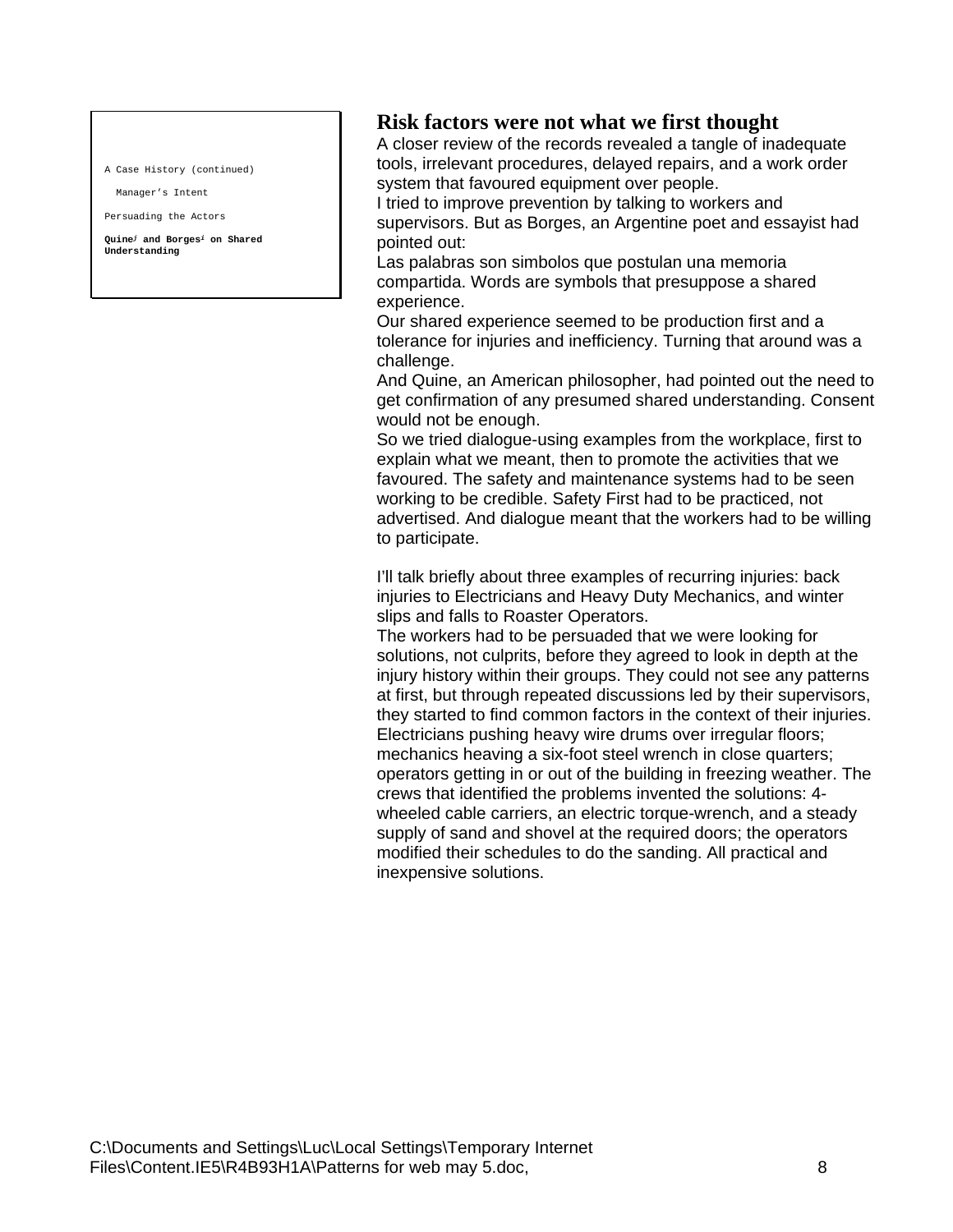

## **Getting help from poets and philosophers**

We learned that the people at risk of injury had to understand the dangers and be involved in their control. Management had to ensure follow-up and prevention work.

The improvements were remarkable. For example, back injury recovery dropped from 400 days per 100 employee-year to less than 100, and ice slips at exits dropped equally dramatically.

#### **A Second Case History**

**Traces of Ignored Failures**

**Persuading the Actors**

**Becky on Data**

#### **Another case study: different place, different time**

I have another example, 15 years later. 54 months of recorded safety data in a mine with about 1000 employees, also in Canada. Good outfit, leading safety performance. We made time charts, bar charts, mind maps, Pareto charts, looking for patterns. The rate of incidents had improved since the mid-eighties, but the record still contained patterns of recurring injury.

They too thought of normal "hazards of the job" and viewed each injury as an independent event. Some injuries were regarded as "rare" even though they occurred repeatedly. Recurring falls, back injuries, slips, fires.

Since then, they have improved their report tracking system and made it accessible at the various sites; they are improving the database so they can search for workplace examples to use in the regular supervisor safety meetings. They see these meetings as an effective channel to dialogue with the workers about increasing awareness and preventing injuries. There is good reason to feel optimistic.

Voltaire was talking about a human characteristic, so we should not be surprised that multiple murders could become invisible in Vancouver-for a while. These are parallax problems, matters of perspective, and so, to some extent, matters of choice. But it was not obvious to me 20 years ago, and it may not be obvious to you now.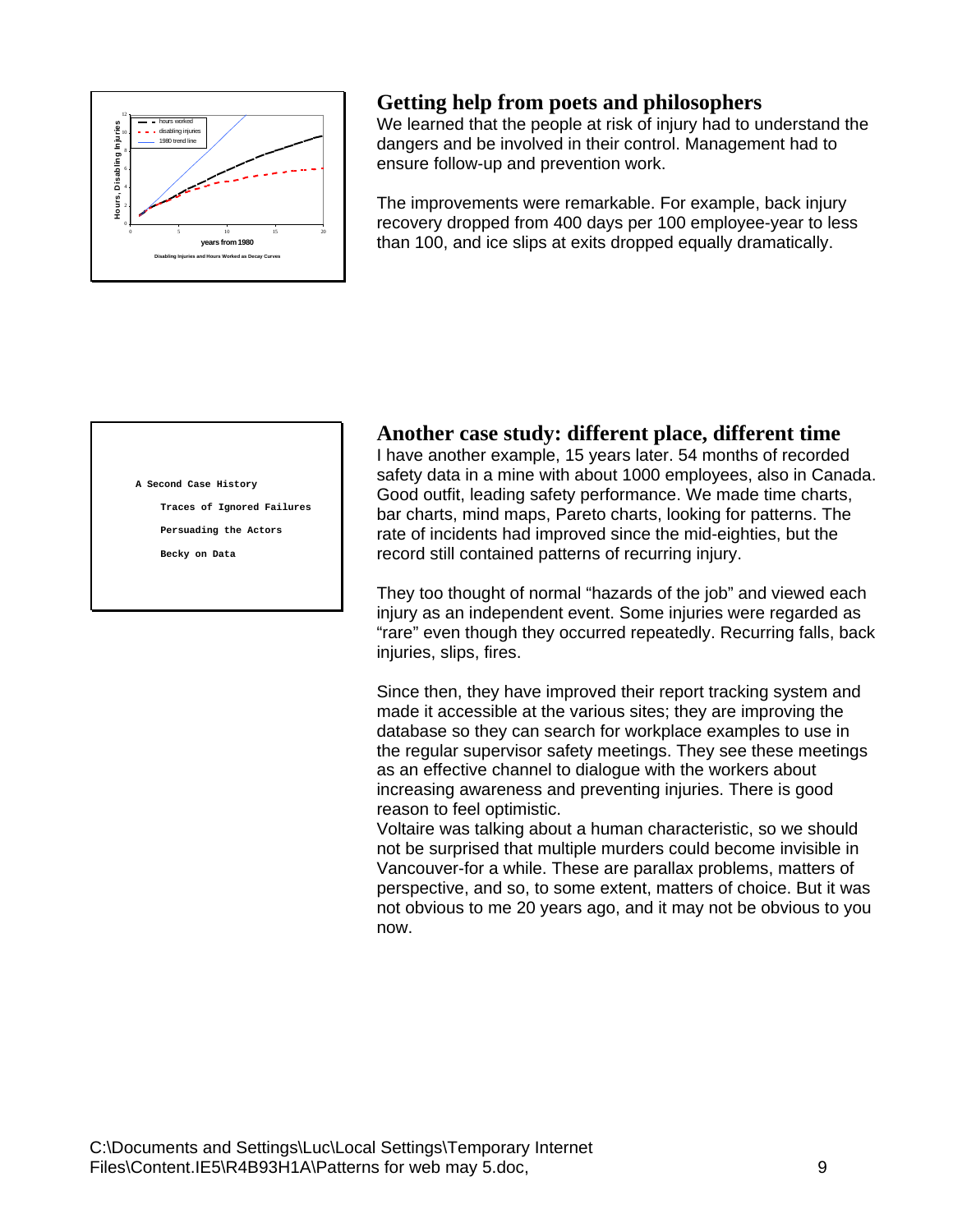

# **Patterns and Choice**

This is a cartoon about choices about data. What we see in the record depends on what is in it, what we look for, and how well we look for it; all three depend on what model we assume. We think that the drum model provides a solid prevention perspective based on patterns.

Patterns from recurring incidents are getting increasing attention. You may have read about Rossmo using geographic crime patterns to pinpoint the block where the criminal resided. Or Jack Maple using crime pattern analysis to reduce crime in N.Y. and New Orleans. Or John Snow using plots to pinpoint the source of cholera during an epidemic in London. Or Ignaz Semmelweiss preventing post-natal death in Vienna and Edinburgh. Or, more recently, Paul Ewald writing on models, patterns and illness prevention.

And now, in Canada, renewed interest in tracking medication errors, the most common kind of the medical mishaps that cause patient damage or death.

And as in the two cases discussed earlier, the process involves encouraging doctors and health workers to report mistakes without fear of retribution, tracking and milking the reports for prevention hints, and discussing the findings with drug companies, doctors and other health workers to find ways to prevent the mishaps.

**Other Insights from the Drum Model**

**Technology: a "drum" releasing successes and failures**

**Management: stations for sorting and preventing failures**

**Learning: from own records**

### **More Insights from the Drum Model**

The drum model can help prevention in other ways. It explains that prevention differences between groups reflect differences in technology and management. Upgrading management systems to improve prevention is faster and cheaper that changing technology, which ultimately require management change. In extreme cases, incompetent technologies can't be salvaged by competent management, and vice-versa.

In cases where injuries are very infrequent, companies need to look for failure precursors and incidents beyond their historical record into the records of other groups or other industries. The safest companies tend to be the most intensive and thus would incur the highest costs in case of failure. The Swissair case may be a good example.

At the risk of repeating myself, I would like to review some of the issues once again.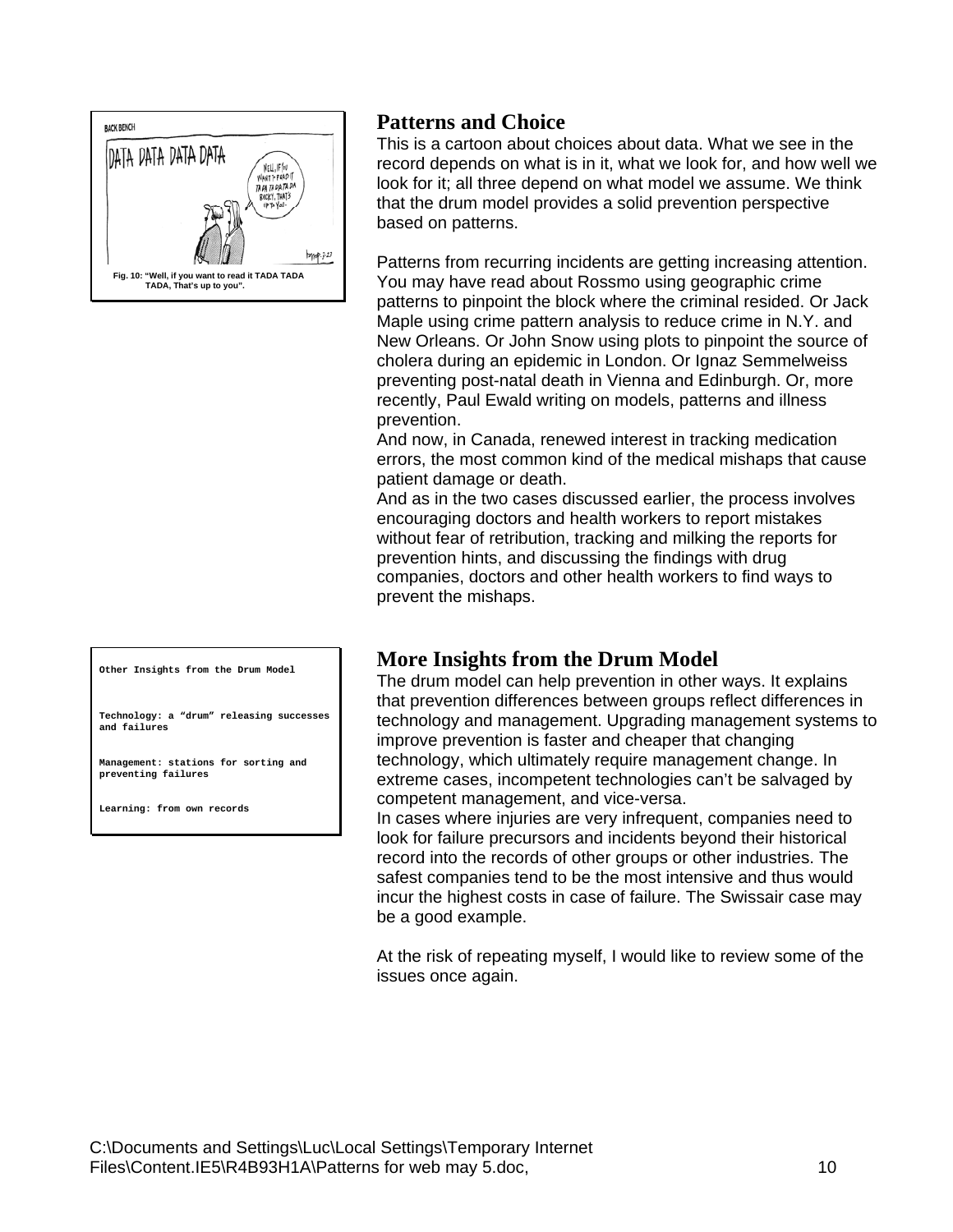#### **The Drum-Model's Tripod**

**Voltaire: ignored failures will seem random and recur**

**Quine***<sup>j</sup>* **: assent does not mean understanding**

**Borges***<sup>i</sup>* **: understanding requires shared experiences**

*those who have to change what they do to prevent failures are the ones who must grasp why and how*

## **The Tripod**

The drum tells us that failures that we accept will happen again, and again, and again. Predictably, but with results that we can not predict.

Voltaire warns that the preventable failures that we accept will become invisible.

Borges says that we have to develop a shared understanding of what can and should be prevented.

Quine tells us to make sure that if we say safety first we confirm that is what people hear and think.He even suggests that we confirm that safety first is what we mean when we say safety first. And I showed you that safety records covering 16,000 personyears in different settings in different companies and in different times revealed the patterns of recurring failures that could have been prevented but weren't.

And so, I can recommend to you that you assure yourself about your group's records by checking. Voltaire, Borges and Quine gave us that advice.

# **Safety and Efficiency: two Views, one Prevention**



**direction to reduce preventable failures**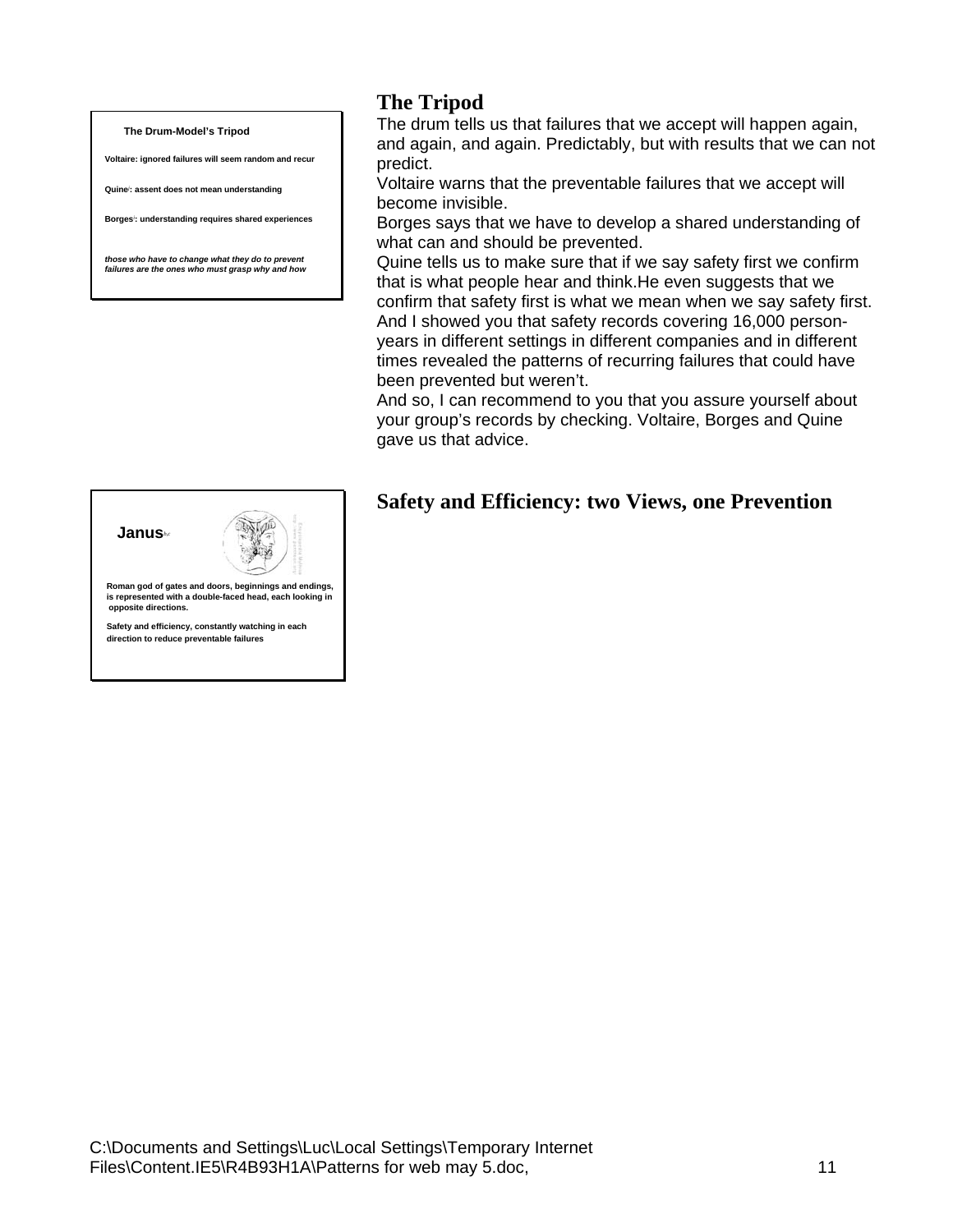SOME READING MATERIAL

Models: Bross, I.D.J., 1953, *Design for Decision*, Macmillan Company, pp.161-182

Prevention Management: Blanco, J., November, 2000, *Safety Management Systems*, Safety Through Partnership, NAV CANADA/ Transport Canada, Toronto

Prevention Management: Blanco, J.A., February, 2001, *Safety Management Systems*, The Sixth Northamerican Trilateral Safety and Security Meeting, Ixtapa, Mexico

Safety Long Term Trends: Duffey, R.B., Saull, J.W., September, 2001, *Errors in Technological Systems*, paper for the World Congress Safety of Modern Technical Systems, TUV Saarland Foundation, Saarbruecken, Germany

Safety Long Term Trends: Duffey, R.B., Saull, J.W., November, 1999*, On a Minimum Error Rate in Complex Technological Systems*, paper for the Joint Conference on Enhancing Safety in the  $21<sup>st</sup>$  Century, Rio deJaneiro, Brazil

Hazards of the job?: Voltaire, 1865, *Dictionaire Philosophique: Atomes*, Librairie de L. Hachette et Cie, Boul. Saint Germain 77, Paris, Tome douzieme, p. 361

Policy Impacts and Surprises: Reinhardt, F.L., 2000, *Down to Earth: Applying Business Principles to Environmental Management*, Harvard Business School Press, Boston, Massachusetts, USA

Safety is Good Business: Blanco, J.A., March, 2000, *The Return On Investment Of Safety Management*, paper for the joint Symposium on Human Factors in Aviation Maintenance, Vancouver, Canada

C:\Documents and Settings\Luc\Local Settings\Temporary Internet Files\Content.IE5\R4B93H1A\Patterns for web may 15.666, DOrges, Affairza Editorial,S.A., 12 Words: Borges, J.L., 1999, *El Congreso*, el Libro de Arena, Biblioteca Borges, Alianza Editorial,S.A., Madrid, Spain, p. 53

 $W_1$  to  $W_2$  i  $M$  and  $Q$  is  $W_1$  if  $V_2$  1997  $Q_2$  if  $W_3$